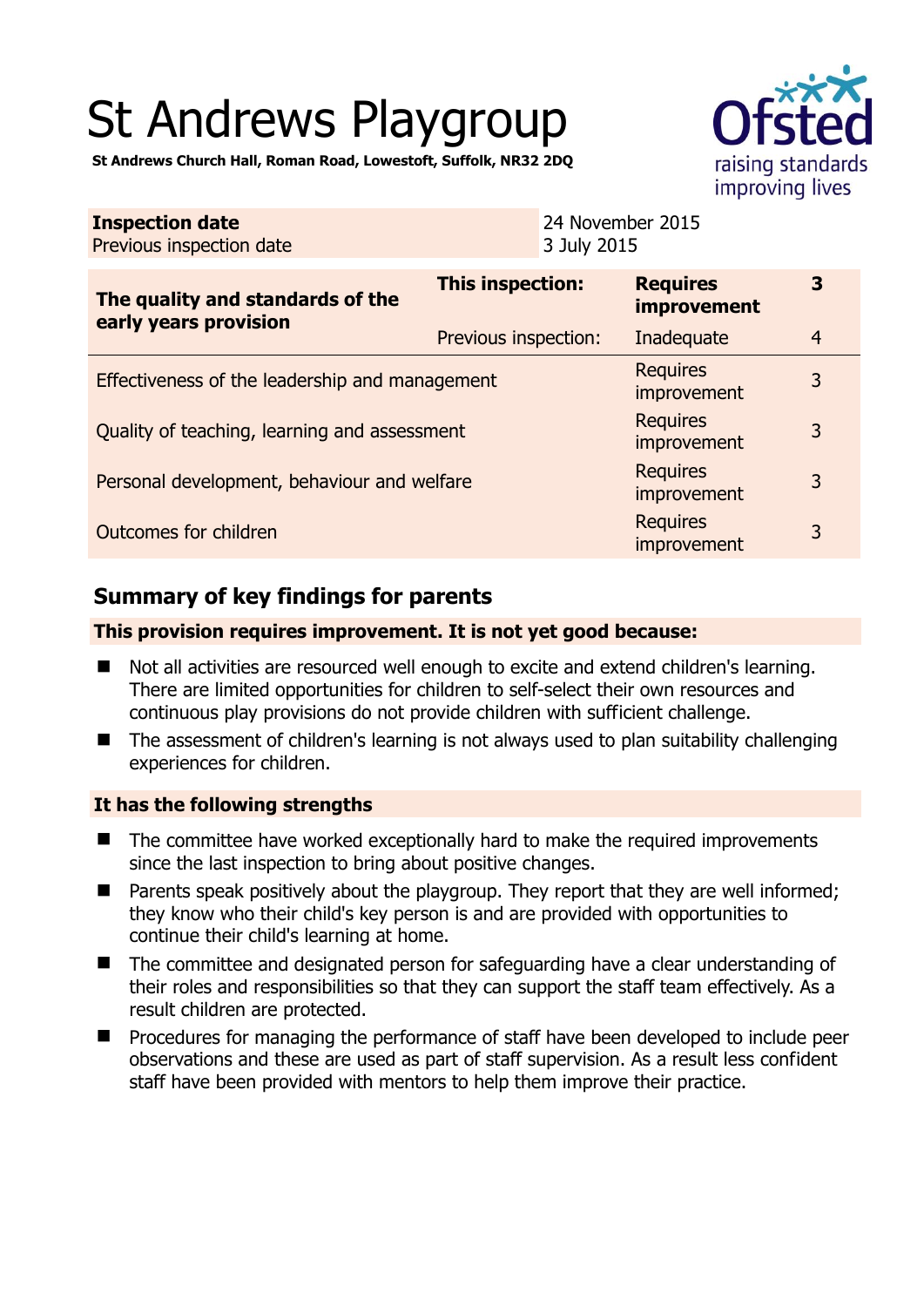# **What the setting needs to do to improve further**

#### **To meet the requirements of the Early Years Foundation Stage the provider must:**

|                                                                                                                                                                                             | <b>Due Date</b> |
|---------------------------------------------------------------------------------------------------------------------------------------------------------------------------------------------|-----------------|
| review and improve the planning and presentation of activities<br>within the learning environment, in order to encourage children to<br>explore and investigate and develop their own ideas | 29/03/2016      |
| continue to develop staffs knowledge of assessment of children's<br>learning so that it can be used effectively to plan suitability<br>challenging experiences.                             | 29/03/2016      |

## **To further improve the quality of the early years provision the provider should:**

■ consider how the learning environment can provide a range of positive images which reflect and value the diversity of children's experiences.

#### **Inspection activities**

- $\blacksquare$  The inspector observed activities in the playroom and the outdoor area.
- $\blacksquare$  The inspector carried out a joint observation with the manager.
- The inspector spoke to members of staff and children at appropriate times during the inspection.
- The inspector took account of the views of the parents whose children currently attend the playgroup.
- The inspector looked at children's records, planning documentation, evidence of the suitability of staff working in the playgroup and a range of other documentation, including policies and procedures.

## **Inspector**

Lesley Barrett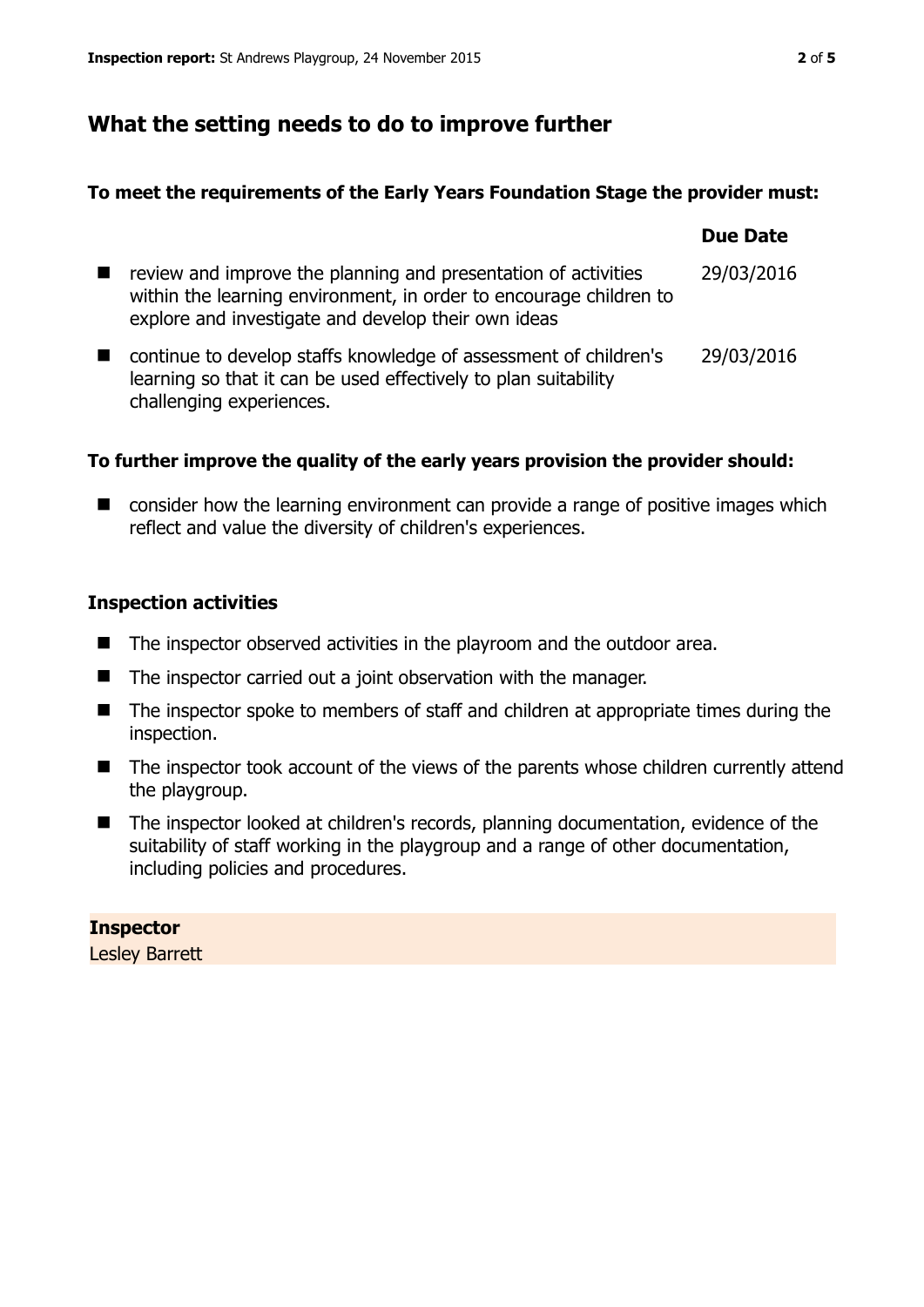## **Inspection findings**

#### **Effectiveness of the leadership and management requires improvement**

Since the last inspection the committee have worked very hard to improve their knowledge and understanding of their role. They have attended training to improve their knowledge of robust recruitment procedures and their responsibility towards safeguarding to ensure that they can guide the staff team effectively. There is a wide range of relevant policies and procedures in place to positively support the operation of the playgroup. However, the manager does not lead the staff team effectively. There are weaknesses in monitoring the quality of the provision. Resources provided in areas such as the story area, role play and craft areas are limited and lack sufficient challenge for children. There are also limited opportunities for children to self-select their own resources and the range of positive images which reflect and value the diversity of children's experiences are minimal.

#### **Quality of teaching, learning and assessment requires improvement**

The quality of teaching is variable. Most staff are perceptive and skilful in how they support children to extend and develop their play. They make good use of spontaneous activities; for example a cardboard box with its paper packing is used as a fun learning experience for children. They play a memory game and discover what they can find hidden amongst the paper. The children enjoy listening to stories and join in with the rhyming words or familiar phrases supporting the development of their language skills. However, some staff do not have an adequate knowledge of the assessment process to enable them to plan effectively for children's next steps in learning. Staff working with children with additional needs have a clear understanding of their role and work effectively with other agencies. Regular 'let's play together sessions' are planned and include the involvement of more able children who can model good language and turn-taking skills to help the development of those children with additional needs.

#### **Personal development, behaviour and welfare require improvement**

Most children arrive happily at the playgroup and show that they are familiar with the routines as they recognise their own name and self-register. The effective deployment of staff means that all children can be given appropriate support as required, particularly those who take a little longer to settle. Children behave well. Staff provide gentle reminders about what is expected of them, so that children can understand what they need to change in the way they behave. Children play well alongside each other and in most cases can share and cooperate with other children. Children are provided with opportunities to play outside during the session where they can increase their physical skills and take part in fun messy play activities. For example; they enjoy looking for things buried in the soil and staff encourage them to count how many things they have found.

#### **Outcomes for children require improvement**

Children are developing some valuable skills in readiness for starting school. They are learning to become independent in self-help skills such as using the toilet independently and dressing themselves for outdoor play with little adult support.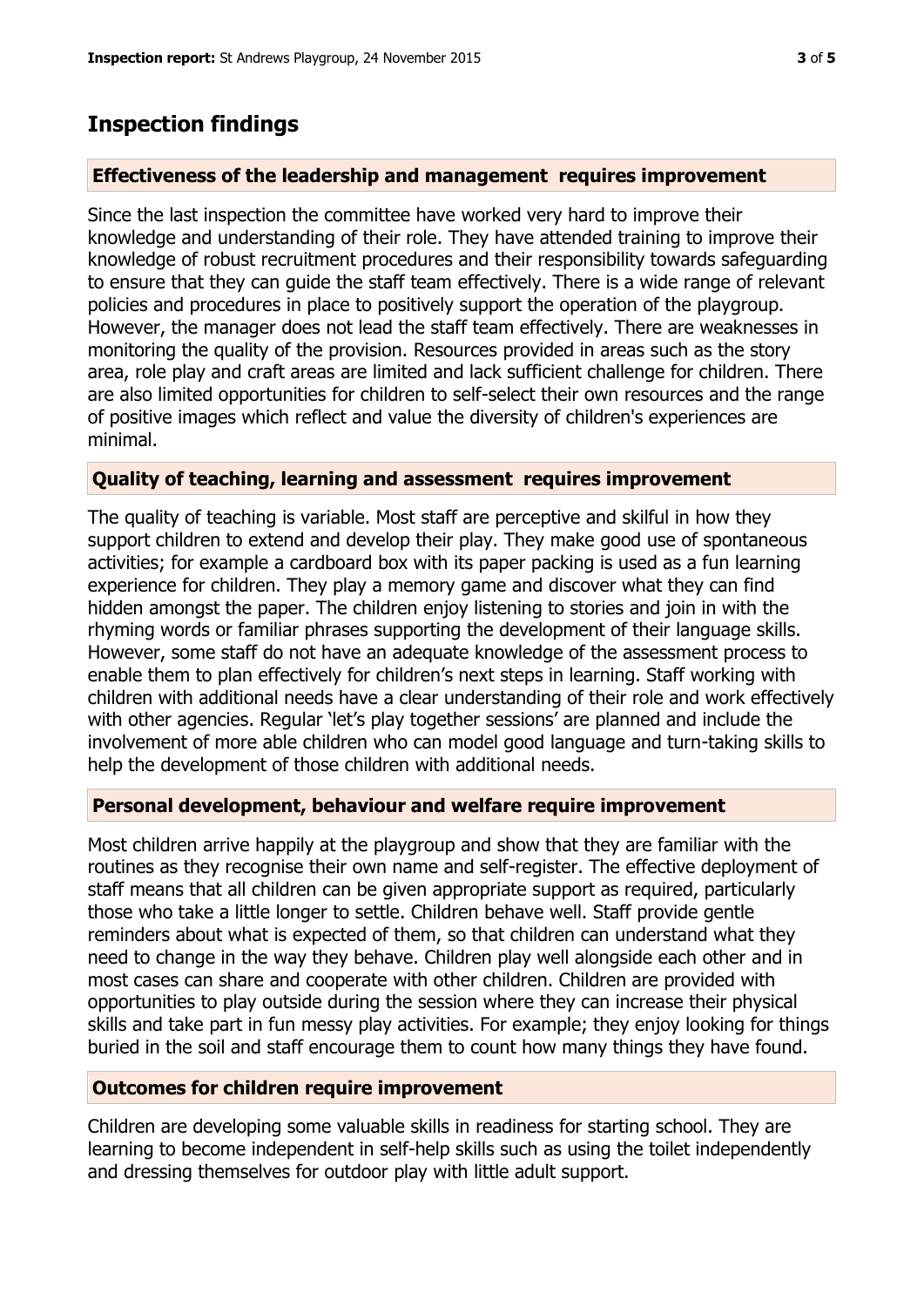# **Setting details**

| Unique reference number           | 251641                                                                               |
|-----------------------------------|--------------------------------------------------------------------------------------|
| <b>Local authority</b>            | <b>Suffolk</b>                                                                       |
| <b>Inspection number</b>          | 1032808                                                                              |
| <b>Type of provision</b>          | Sessional provision                                                                  |
| Day care type                     | Childcare - Non-Domestic                                                             |
| <b>Registers</b>                  | Early Years Register, Compulsory Childcare<br>Register, Voluntary Childcare Register |
| <b>Age range of children</b>      | $2 - 5$                                                                              |
| <b>Total number of places</b>     | 24                                                                                   |
| <b>Number of children on roll</b> | 43                                                                                   |
| <b>Name of provider</b>           | St Andrews Playgroup Committee                                                       |
| Date of previous inspection       | 3 July 2015                                                                          |
| <b>Telephone number</b>           | 01502 530511                                                                         |

St Andrews Playgroup was registered in 1968. It operates from a church hall in Lowestoft. The playgroup is open during term time only, Monday to Friday from 8.45am to 11.45am, and also on Tuesday and Friday afternoons from 12.30pm to 3.30pm. The setting employs seven members of staff, of whom six hold relevant qualifications at levels 2 or 3.

This inspection was carried out by Ofsted under sections 49 and 50 of the Childcare Act 2006 on the quality and standards of provision that is registered on the Early Years Register. The registered person must ensure that this provision complies with the statutory framework for children's learning, development and care, known as the Early Years Foundation Stage.

Any complaints about the inspection or the report should be made following the procedures set out in the guidance 'Complaints procedure: raising concerns and making complaints about Ofsted', which is available from Ofsted's website: www.gov.uk/government/organisations/ofsted. If you would like Ofsted to send you a copy of the guidance, please telephone 0300 123 4234, or email enquiries@ofsted.gov.uk.